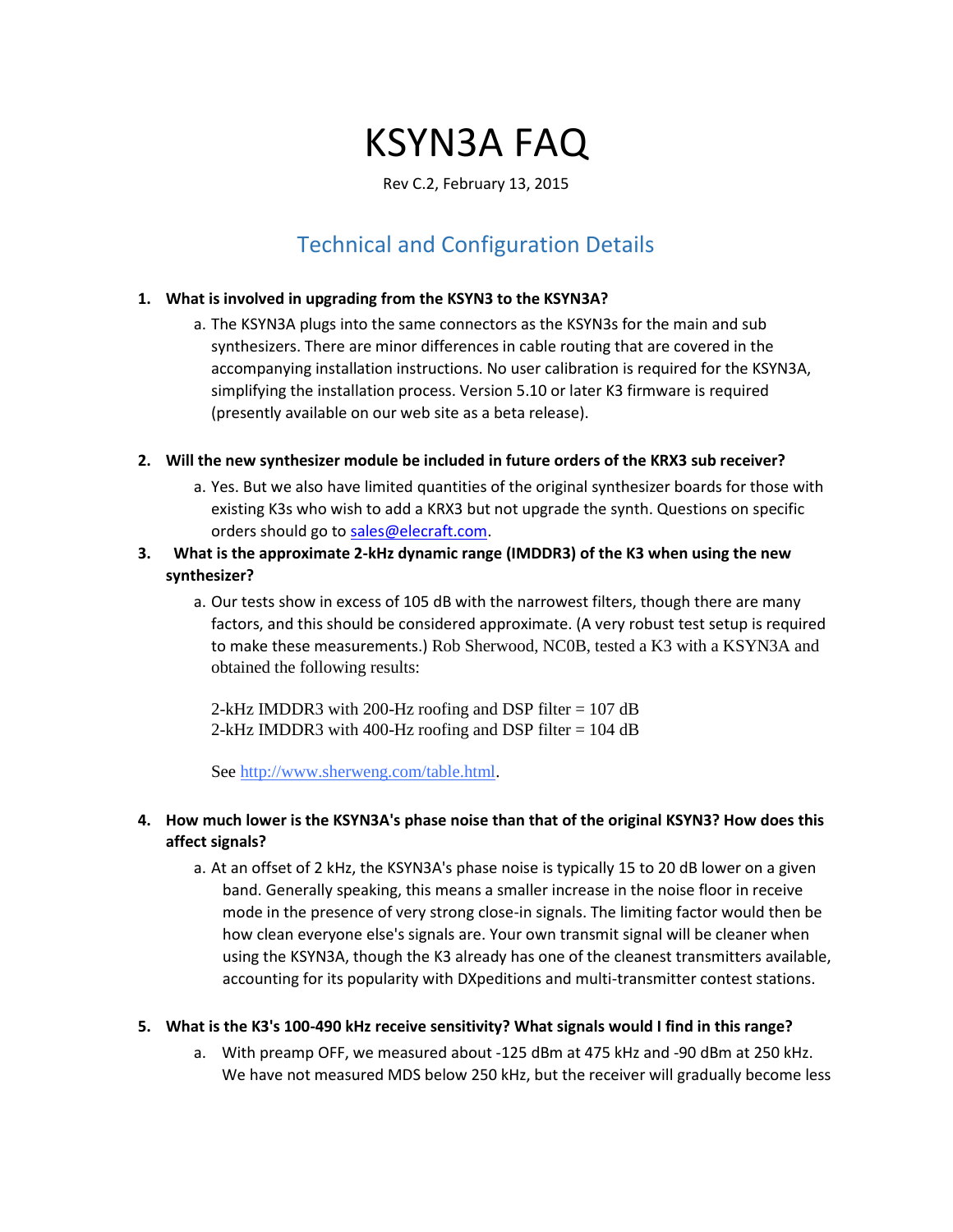sensitive as you go lower in frequency due to band-pass filter roll off (in the KBPF3, which is required for operation below 160 meters). These tests were made with the signal routed through the RX ANT IN or XVTR IN jacks on the KXV3 option module. The preamp is not effective in this range and must be turned off. A sub receiver (KRX3) fitted with a KBPF3 should have similar performance, whether the signal is obtained from the main path (KXV3) or from the sub's AUX RF input.

b. As for signals: there's the 600-meter band (more on that below), a large number of commercial CW beacons (for example, see [www.dxinfocentre.com/ndb.htm\),](http://www.dxinfocentre.com/ndb.htm) and other interesting phenomena. We've just begun to explore it ourselves!

### **6. Will I notice any change in performance if I upgrade to the KSYN3A?**

a. First there's the obvious -- the ability to tune the VFOs much lower in frequency. If you're a high-speed CW operator, you should be able to hear an improvement in CW element timing at high code speeds, as well as somewhat faster receive recovery. The dynamic range of the K3 was already excellent, and its phase noise very low, so you might notice the additional improvement in these parameters only in very difficult signal conditions.

### **7. How does the new synth affect CW operation?**

a. The KSYN3A switches faster than the KSYN3, which allows us to more precisely control CW timing. This means less "jitter" (timing variation) at high CW speeds. Many CW operators who had been using "QRQ" mode (CONFIG:CW QRQ=ON) for CW in the 35-60 WPM range will now be able to use normal CW mode (CW QRQ=OFF), meaning they no longer give up RIT and SPLIT when using fast CW. Receive recover times also improve. Note that we recently introduced a variation on CW break-in signal processing called "NEW QSK" (selected by tapping '3' in the CW WGHT menu entry). This eliminates audio T/R artifacts heard with the original algorithm ("OLD QSK"), at the expense of some slowing of receive recovery (by purging the DSP's "pipeline"). Installing a KSYN3A speeds up receive recovery for both the OLD and NEW QSK settings.

### **8. What is required to use the 600-meter band?**

a. This band is available in some countries, often on an experimental basis. Specific restrictions may apply. A K3 fitted with a KSYN3A, as well as a KXV3 and KBPF3, can receive signals on this band, and can put out about 1 milliwatt of transmit power. An external amplifier will be needed, connected to the XVTR OUT jack. At present we don't have information on such amplifiers. You can also get on this band using an upconversion transverter whose output is on a low HF band (also not presently supplied by Elecraft). For a general introduction to the 600-meter band, see: [http://en.wikipedia.org/wiki/600-meter\\_amateur\\_radio\\_band](http://en.wikipedia.org/wiki/600-meter_amateur_radio_band) 

### **9. Can a transverter I.F. of "0" be defined as an alternative to setting CONFIG:KXV3 to TEST?**

a. Not at this time, though we hope to add this capability. Those who frequently alternate between TEST and NOR modes can assign the KXV3 menu entry to a programmable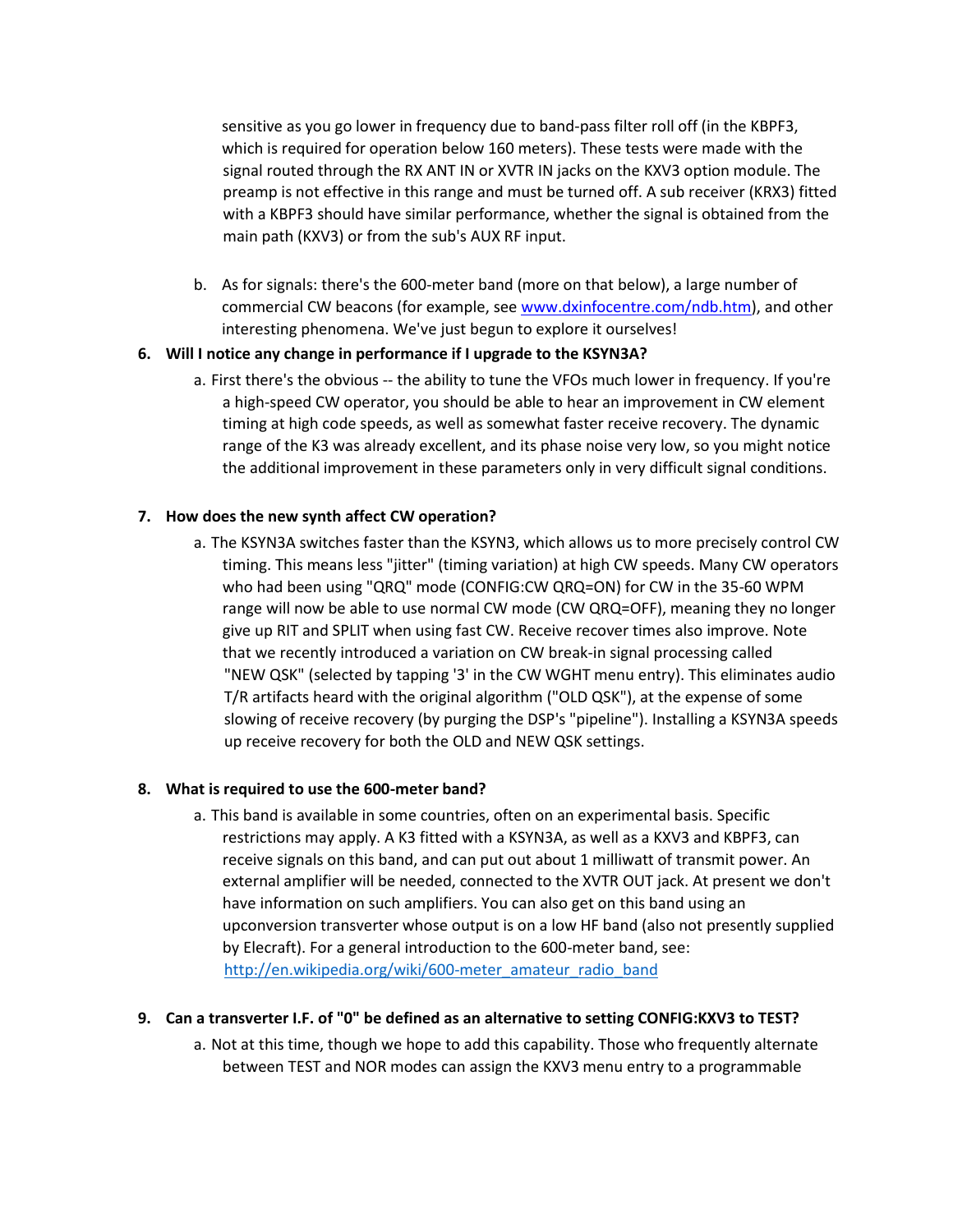function switch, or write a switch macro to change this menu setting as well as set up the VFO, preamp, etc., for this band.

### **10. When used with the KRX3A, does diversity mode operate the same with the new synthesizers?**

a. Yes. In diversity mode, as long as the main and sub crystal filter offsets are matched, both receivers are driven by the main synth (the sub synth is not used in this case). When the VFO is moved, the local oscillator phase relationship remains stable between the main and sub receivers. With the original synths, moving the VFO even a small amount causes both the main and sub synths to be updated. Since they use separate LC oscillators, the phase relationship will change. The two will remain phase-locked to the reference, but the absolute value of the phase between the two synths will be some value between 0 and 180 degrees.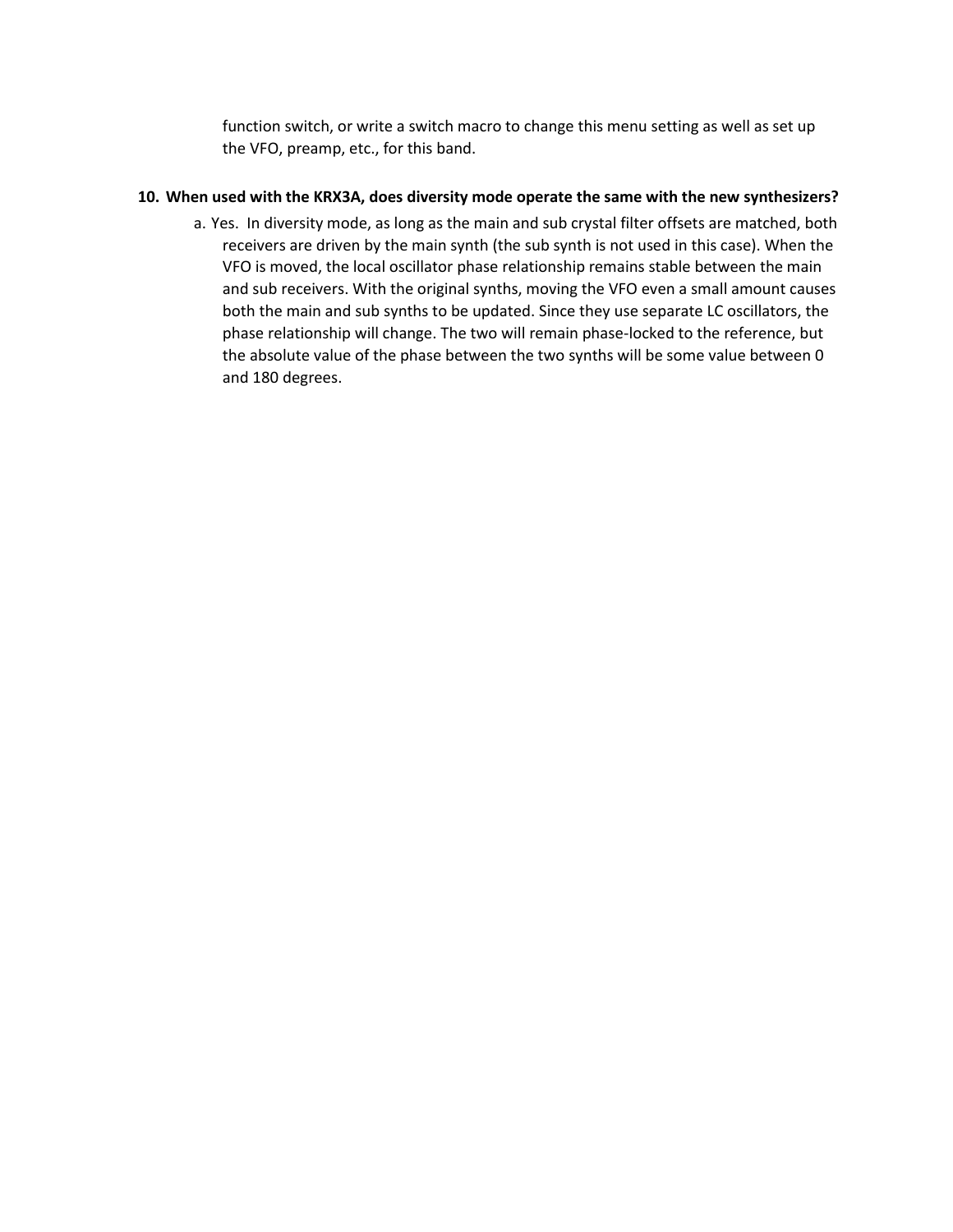# What is a KSYN3A and what do I need to order?

### **1. What is the KSYN3A board and what is it used for?**

a. It is included in every K3. It is used to generate and control the K3's VFO frequency. It is the Variable Frequency Oscillator (VFO) for the radio.

### **2. Do I have one or more of them in my K3?**

- a. Any K3 will have at least one KSYN3 board installed.
- b. If you have the 2<sup>nd</sup> Receiver option installed (KRX3 option), you will have a second KSYN3 installed.

### **3. Why did Elecraft produce the KSYN3A?**

a. While we were conducting a redesign of the KSYN3, we discovered there were ways to improve performance of the K3. The redesigned board is now called the KSYN3A.

### **4. What do these performance improvements mean?**

- a. Our tests showed there are significant phase noise improvements to our already excellent phase noise specifications. This means the K3 will be able to better separate stations when they are very close together, such as in a pile-up or a contest.
- b. The KSYN3A switches frequencies very quickly, reducing CW timing variations at faster code speeds. (Those who are presently using "QRQ mode" to reduce such variations may no longer need to do so.)
- c. The KSYN3A is highly resistant to physical vibration and magnetic fields.

# **5. How can I determine if I have the KSYN3 or KSYN3A board?**

- a. You can inspect the K3 by removing the top cover.
- b. Mounted vertically, you will see 1 or 2 KSYN3 boards mounted to the metal plate just behind the front panel. The picture below shows one KSYN3. The second KSYN3 would be located to the left of the KREF3 board.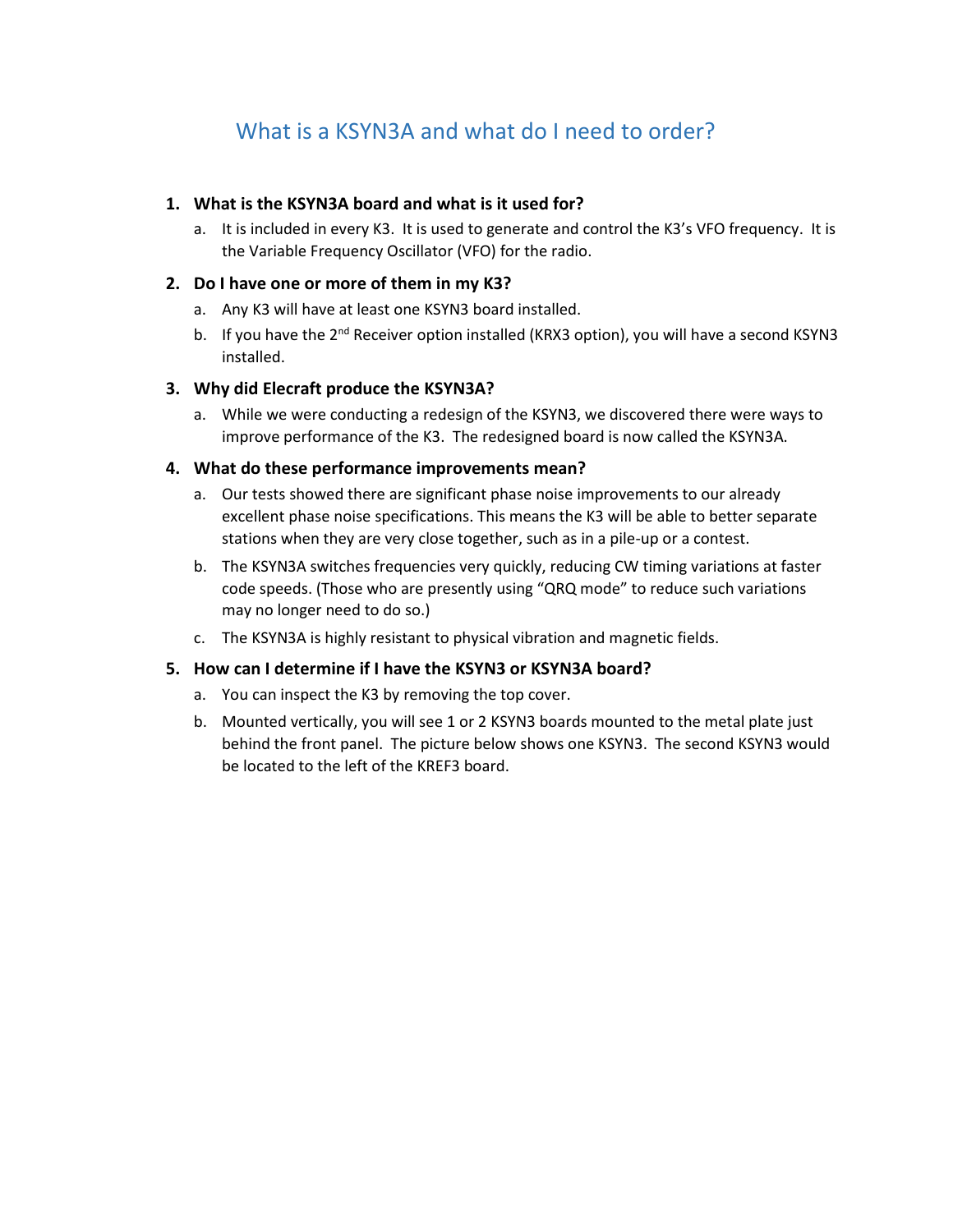

- c. The original KSYN3 board will have a metal plate mounted as shown in the picture above.
- d. The new KSYN3A will not have a metal plate, and it has different components as is evident from the picture below.



# **6. I see a connector at the upper edge of the KSYN3A. What is this for?**

a. Unlike the original KSYN3, the KSYN3A contains a programmable controller. This allows Elecraft to periodically update KSYN3A firmware even in the field. Similar to the K144XV and other add-on accessories, Elecraft does not expect it to be updated often.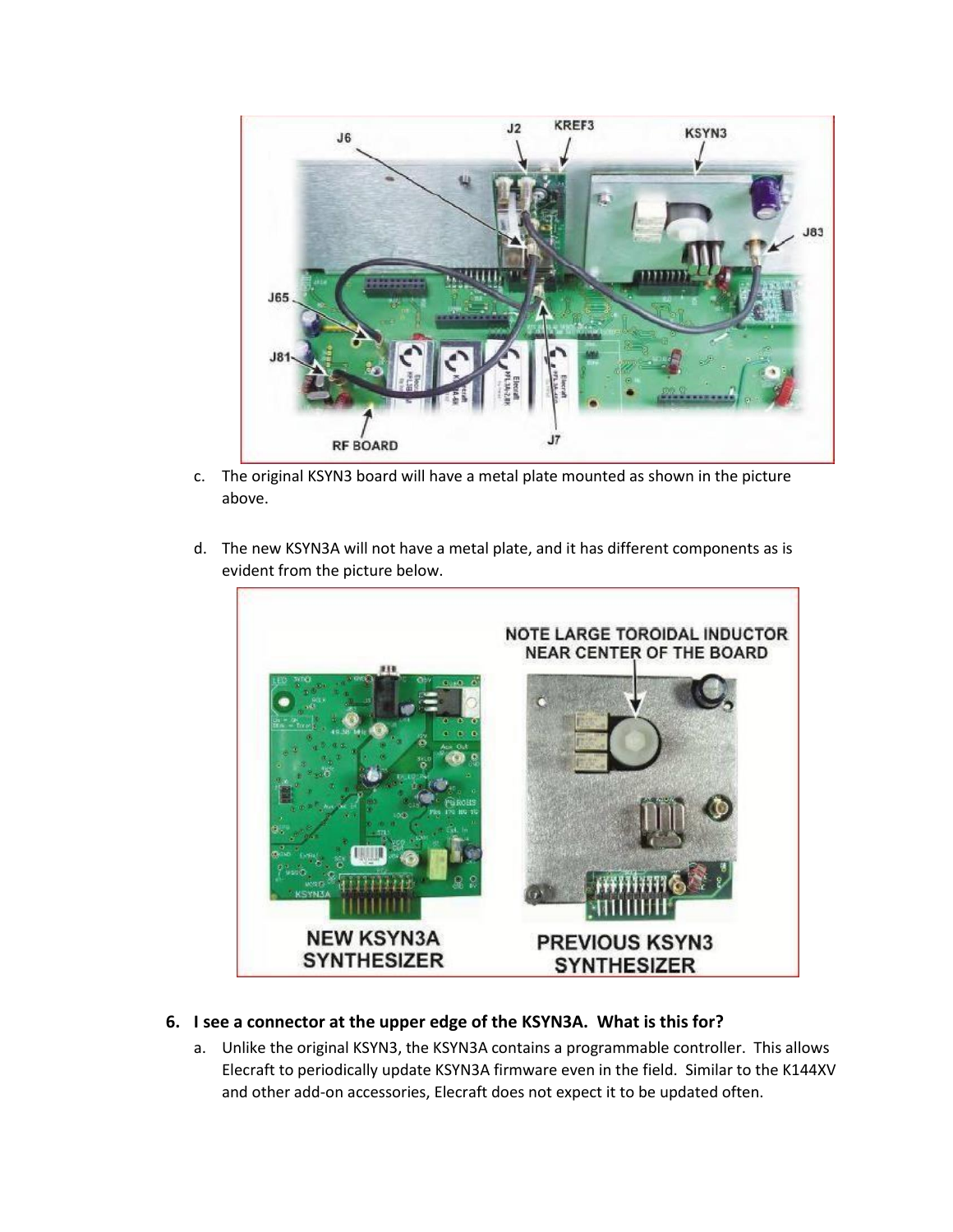# **7. Is the KSYN3A an option when I purchase a K3?**

- a. No. It is shipped with any K3 purchased.
- **8. If I have an older KSYN3 board, do I need to upgrade it right now?**
	- a. No. The original KSYN3 boards remain fully supported by Elecraft.
- **9. If I have the original KSYN3 board(s) and want to upgrade them, is there an upgrade I can purchase?** 
	- a. Please order KSYN3A Upgrade Kit, KSYN3AUPG.

### **10. When did Elecraft start shipping KSYN3A boards with K3's?**

a. Here's how to tell which KSYN3 board you have.

| or below   | I have K3 serial number 8800   I have K3 serial number 8801  <br>or above |
|------------|---------------------------------------------------------------------------|
| installed. | Your K3 has the KSYN3 board   Your K3 has the KSYN3A board<br>installed.  |

# **11. Does the KRX3 also have a KSYN3 when it ships as an option?**

a. Yes, a second KSYN3 board will be seen in the K3 when the KRX3 option is present in the  $K3$ .

### **12. Can the K3 have an old K3SYN and a KRX3 a new K3SYN?**

- a. No KSYN3 and a KSYN3A boards cannot be mixed. They must match.
- **13. I want to order the KRX3, 2nd Receiver for my K3. What do I need to order?** a.
	- Here's what you will need:

| I want to:                                 | I have K3 serial number less<br>than 8800                   | 1 have K3 serial number<br>greater than 8801     |
|--------------------------------------------|-------------------------------------------------------------|--------------------------------------------------|
| Add a 2 <sup>nd</sup> Receiver to<br>my K3 | Order product KRX3A, 2 <sup>nd</sup><br>Receiver ** plus ** | Order product KRX3A, 2 <sup>nd</sup><br>Receiver |
|                                            | Order KSYN3A Upgrade Kit,<br><b>KSYN3AUPG</b>               | ** Do Not order KSYN3A<br>upgrade kit **         |
|                                            | Upgrade to K3<br>firmware<br>version 5.08 or higher         |                                                  |